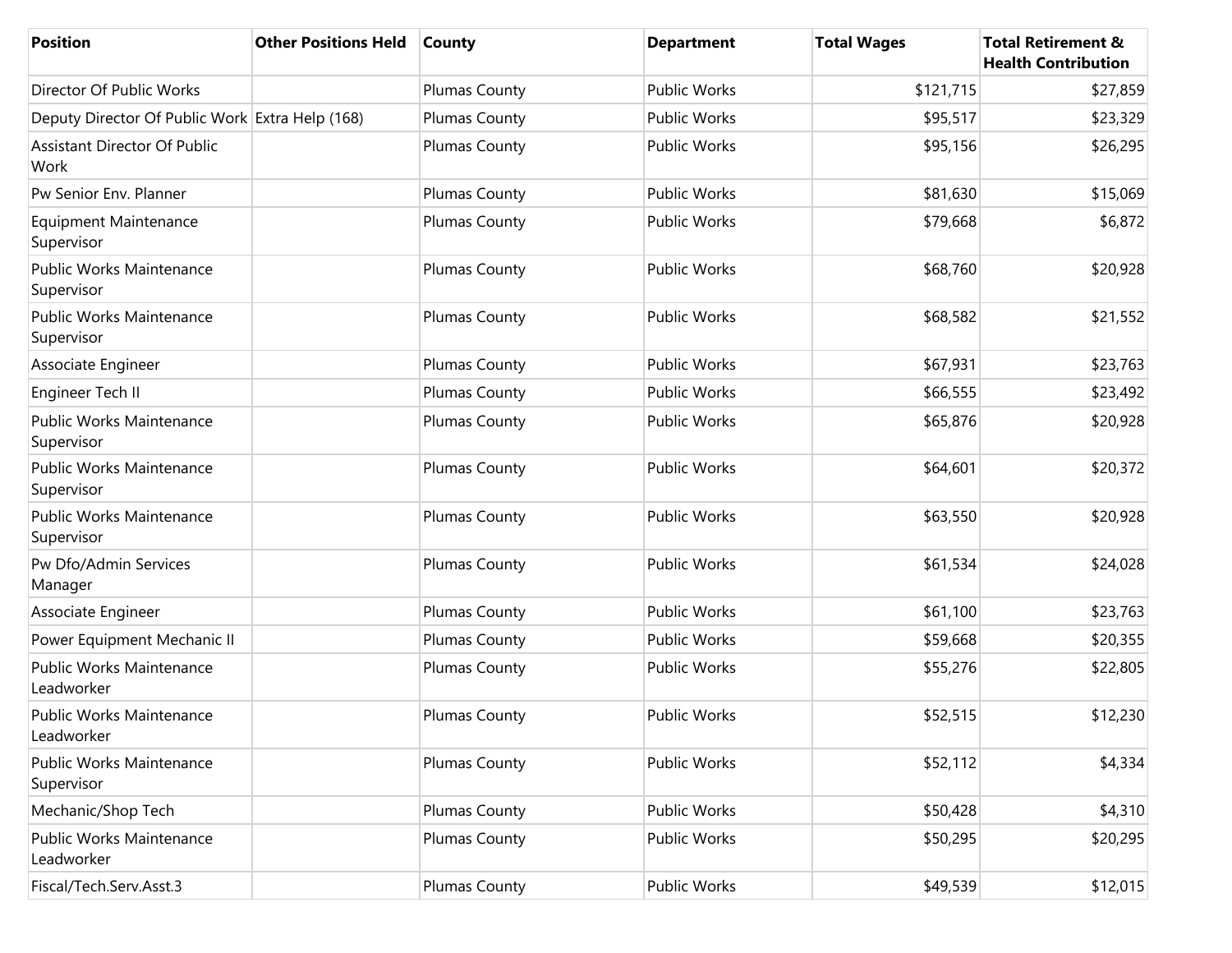| <b>Public Works Maintenance</b><br>Work 3 | Plumas County | <b>Public Works</b> | \$48,708 | \$19,376 |
|-------------------------------------------|---------------|---------------------|----------|----------|
| Public Works Maintenance<br>Leadworker    | Plumas County | <b>Public Works</b> | \$48,631 | \$11,702 |
| <b>Public Works Maintenance</b><br>Work 3 | Plumas County | <b>Public Works</b> | \$47,196 | \$19,207 |
| Power Equipment Mechanic II               | Plumas County | <b>Public Works</b> | \$47,137 | \$11,889 |
| <b>Public Works Maintenance</b><br>Work 3 | Plumas County | Public Works        | \$46,955 | \$22,023 |
| Lead Power Equipment<br>Mechanic          | Plumas County | <b>Public Works</b> | \$46,639 | \$22,637 |
| Power Equipment Mechanic II               | Plumas County | <b>Public Works</b> | \$46,233 | \$3,930  |
| Public Works Maintenance<br>Work 3        | Plumas County | Public Works        | \$45,029 | \$11,708 |
| <b>Public Works Maintenance</b><br>Work 3 | Plumas County | <b>Public Works</b> | \$43,811 | \$11,605 |
| Power Equipment Mechanic II               | Plumas County | <b>Public Works</b> | \$43,668 | \$21,060 |
| Fiscal/Tech.Serv.Asst.3                   | Plumas County | <b>Public Works</b> | \$43,656 | \$11,906 |
| <b>Public Works Maintenance</b><br>Work 3 | Plumas County | Public Works        | \$42,992 | \$18,784 |
| Public Works Maintenance<br>Work 3        | Plumas County | <b>Public Works</b> | \$41,668 | \$22,228 |
| Welder                                    | Plumas County | Public Works        | \$41,214 | \$22,063 |
| Solid Waste Program Manager               | Plumas County | Public Works        | \$41,016 | \$10,004 |
| Power Equipment Mechanic I                | Plumas County | Public Works        | \$40,531 | \$11,287 |
| Public Works Maintenance<br>Work 2        | Plumas County | Public Works        | \$40,369 | \$3,448  |
| Public Works Maintenance<br>Leadworker    | Plumas County | <b>Public Works</b> | \$39,879 | \$11,200 |
| Public Works Maintenance<br>Work 3        | Plumas County | Public Works        | \$39,731 | \$11,235 |
| Public Works Maintenance<br>Work 3        | Plumas County | <b>Public Works</b> | \$39,016 | \$10,998 |
| Public Works Maintenance<br>Supervisor    | Plumas County | <b>Public Works</b> | \$38,436 | \$7,501  |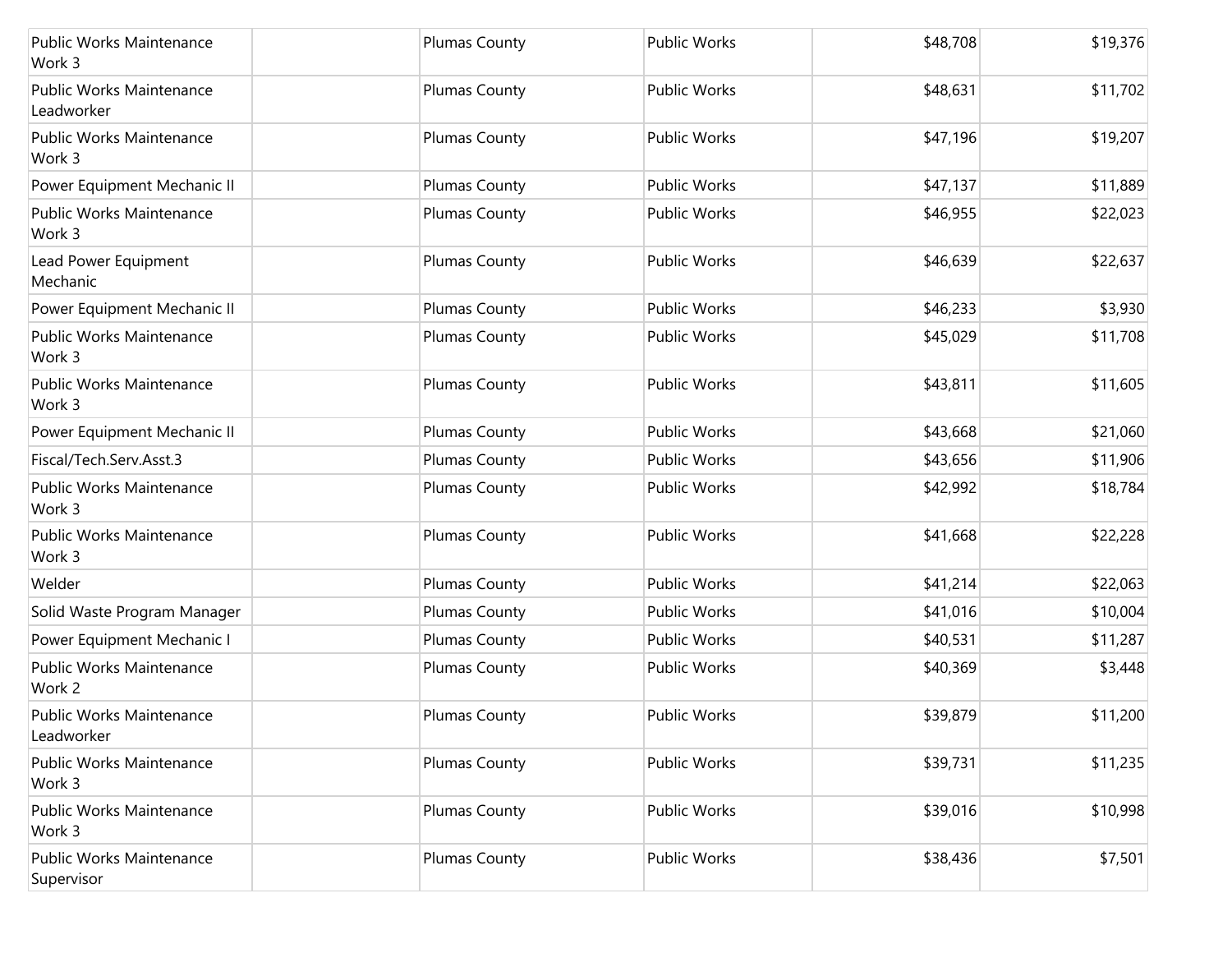| Public Works Maintenance<br>Work 3            | Plumas County        | <b>Public Works</b> | \$37,684 | \$10,917     |
|-----------------------------------------------|----------------------|---------------------|----------|--------------|
| Public Works Maintenance<br>Work 3            | Plumas County        | <b>Public Works</b> | \$36,932 | \$10,899     |
| Public Works Maintenance<br>Work 2            | Plumas County        | <b>Public Works</b> | \$36,769 | \$3,132      |
| <b>Public Works Maintenance</b><br>Leadworker | Plumas County        | <b>Public Works</b> | \$36,048 | \$11,044     |
| <b>Equipment Service Worker</b>               | Plumas County        | <b>Public Works</b> | \$35,552 | \$2,948      |
| Public Works Maintenance<br>Work 2            | Plumas County        | Public Works        | \$33,863 | \$2,827      |
| Public Works Maintenance<br>Work 2            | Plumas County        | <b>Public Works</b> | \$32,512 | \$18,226     |
| Public Works Maintenance<br>Work 2            | Plumas County        | <b>Public Works</b> | \$30,923 | \$17,877     |
| <b>Public Works Maintenance</b><br>Work 2     | <b>Plumas County</b> | <b>Public Works</b> | \$29,820 | \$9,617      |
| Public Works Maintenance<br>Work 3            | Plumas County        | <b>Public Works</b> | \$29,673 | \$7,548      |
| Public Works Maintenance<br>Work I            | Plumas County        | <b>Public Works</b> | \$24,530 | \$2,076      |
| Public Works Maintenance<br>Work 2            | Plumas County        | <b>Public Works</b> | \$22,173 | \$542        |
| Public Works Maintenance<br>Work I            | Plumas County        | <b>Public Works</b> | \$21,916 | \$8,318      |
| Extra Help (160)                              | Plumas County        | <b>Public Works</b> | \$15,620 | \$0          |
| Extra Help (160)                              | Plumas County        | <b>Public Works</b> | \$15,552 | \$0          |
| Extra Help (160)                              | Plumas County        | <b>Public Works</b> | \$13,572 | \$0          |
| Extra Help (160)                              | Plumas County        | Public Works        | \$9,528  | $ 10\rangle$ |
| Public Works Maintenance<br>Work 3            | Plumas County        | Public Works        | \$9,122  | \$7,115      |
| Extra Help (160)                              | Plumas County        | Public Works        | \$9,108  | \$0          |
| Extra Help (160)                              | Plumas County        | Public Works        | \$8,699  | \$0          |
| Extra Help (160)                              | Plumas County        | Public Works        | \$7,396  | \$0          |
| Public Works Maintenance<br>Work 2            | Plumas County        | Public Works        | \$7,294  | \$510        |